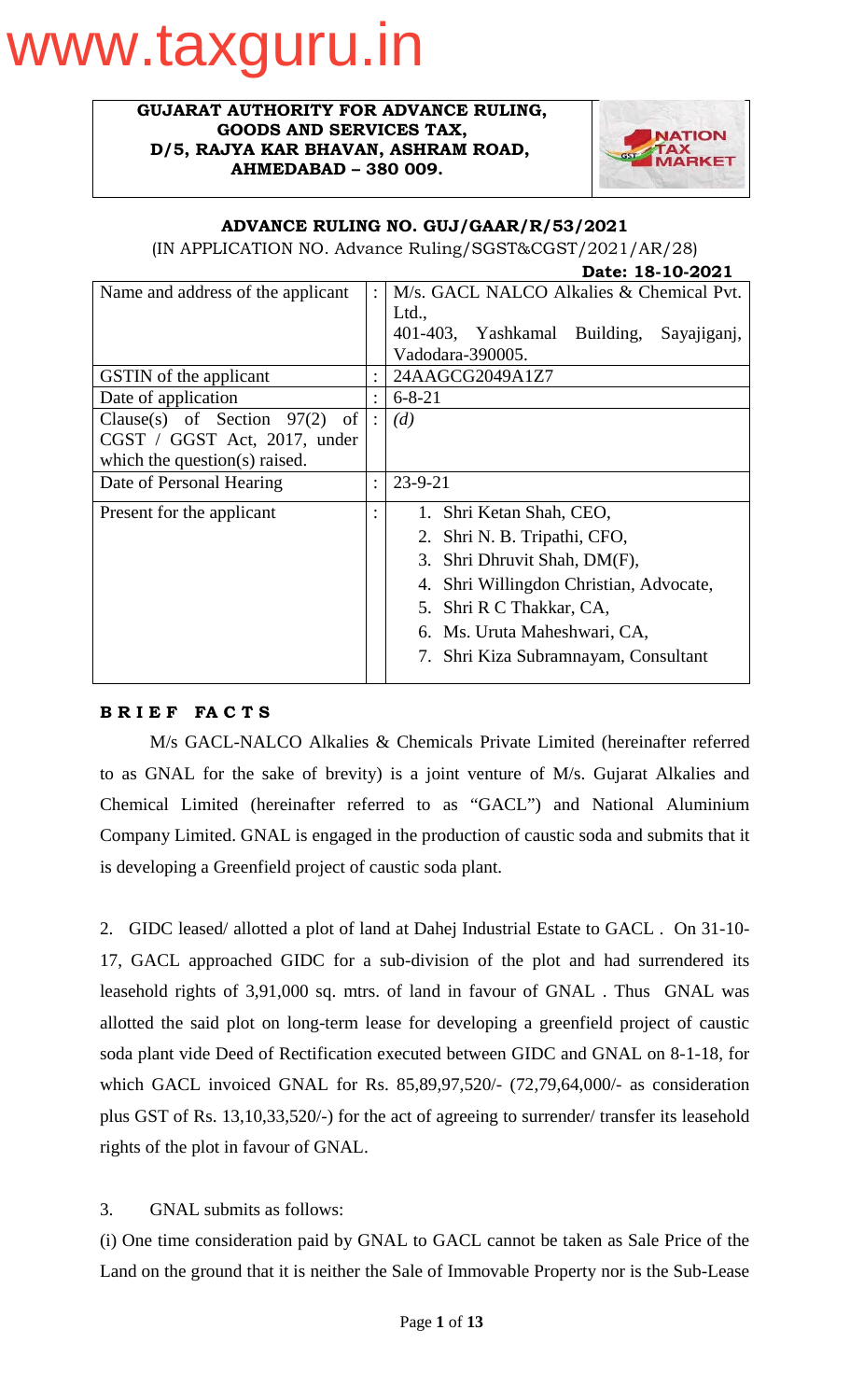of Property. As the ownership of the land remains with GIDC permanently and hence it is just an act of relinquishment of rights in the Leasehold Land. Hence, the said transaction doesn't fall under the purview of Section 17(5)(d).

(ii) The rights in the plot of land have been acquired by the GNAL for developing a Greenfield project for manufacturing caustic soda. Therefore, one can conclude that the consideration paid by the GNAL to GACL towards acquiring the rights over the plot of land is in the course of or for the furtherance of business.

4. GNAL has satisfied all the conditions laid down under Section 16 (2) of CGST Act in order to be eligible to claim Input Tax Credit and is of the view that the Input Tax Credit shall be available to it.

- 5. GNAL vide its letter dated 23-9-21, submitted as follows:
	- a) Kind attention is invited to Section 16(1), 2(17), 2(62), 2(63), 17(5)(d) of the CGST Act 2017. For the purposes of GST laws, it can be construed that ITC of tax charged on any supply of goods or services can be availed qua activities in relation to the business/ furtherance of its business. The Applicant company is engaged in the business of manufacture and supply of Caustic Soda and in order to undertake manufacturing of Caustic Soda, they have acquired the leasehold rights from its promoters as per the agreement of Joint shareholders agreement and is setting up Caustic Soda and Captive Power Plant on the leased property to manufacture Caustic Soda. After manufacturing of Caustic Soda through aforesaid two plants, the Caustic Soda which will be supplied to customers including its promoters, which qualifies as taxable outward supply under GST.
	- b) As the leasehold rights are acquired for setting-up including erection, installation and commissioning of the said two plants for rendering taxable outward supplies, ITC of GST chargeable on transfer of leasehold rights should be eligible in terms of Section 16 of the CGST Act as the same is to be used in the course or furtherance of business.
	- c) Section 17(5)(d) of the CGST Act provides for restriction on availment of ITC qua the goods and/or services received by a taxable person for construction of an immovable property on his own account including when such goods or services or both are used in the course or furtherance of business. However, the said provision carves out a specific exception for construction of 'Plant and Machinery'. Test of movability/immovability is, therefore, immaterial to determine the eligibility of ITC once the items in question qualify as 'Plant and machinery'. As the two plants are intended to be used for manufacture and supply of Caustic Soda by them, it qualifies as a 'Plant and Machinery'.
	- d) The said two plants once fully constructed, will be capitalized as a 'Plant and Machinery' in their Books of Accounts. Hence the facts of the present case do not fall under any of the exclusion category stipulated under the definition of 'Plant and machinery'. In other words, as Caustic Soda Plant & Power Plant qualify as a 'Plant and machinery', GST chargeable, if any, on transfer of leasehold rights is rightly admissible to them as the bar placed under Section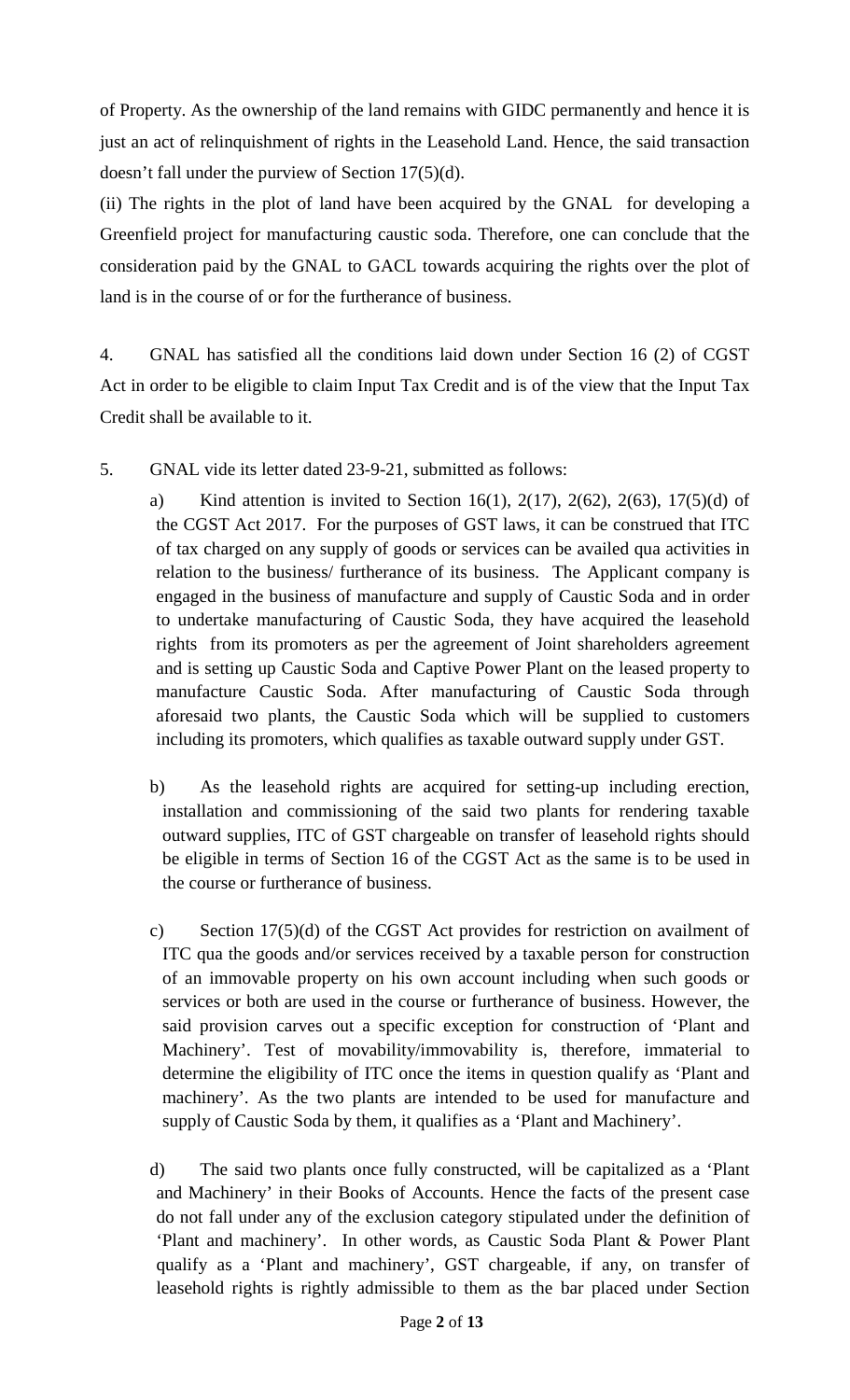17(5)(d) of the CGST Act does not apply in a case where goods and/or services are procured for construction of a 'Plant and Machinery'.

e) The criteria for eligibility and conditions to take input tax credit of Central Goods and Service Tax ('CGST') and State Goods and Services Tax ('SGST') have been prescribed under Section 16 of the Central Goods and Services Tax Act, 2017 ('CGST Act') and Section 16 of the Gujarat State Goods and Services Tax, Act 2017 ('SGST Act') respectively. Section 16(1) of the CGST Act and SGST Act allows a registered person to take credit of input tax charged on any supply of goods or services to him which are used or intended to be used in the course or furtherance of his business. Therefore, in order to avail credit, the person should be a 'registered person' and the services supplied to him should be used in the course or furtherance of his business.

f) The words "input service" have been defined in section 2(16) the CGST Act, 2017 and SGST Act, 2017 as follows:

*"input service" means any service used or intended to be used by a supplier in the course or furtherance of his business."*

The definition of input service is inclusive and not exhaustive. The statute has enlarged the scope of input services by the usage of the word "any service". The definition does not provide for only specific activity relating to supply. Thus, all input services used in activities in relation to or for furtherance of business are 'input services', whatever may be its purpose. When it is so used, these words and phrases must be construed as comprehending not only such things as they signify according to their nature and import, but also those things which the interpretation clause declares that they shall include. The definition of input service seeks to cover every conceivable service used in provision of outward supply. Therefore, the charges for lease of land is an input services in terms of section 2(16) of the CGST Act, 2017 and SGST Act, 2017.

g) The word "business" is to be understood as continuous activity and not confined or restricted to mere manufacture of the product or provision of a service. Activities in relation to the business cover all activities that are related to the functioning of the business. Words "in the course or furtherance" further widens the scope. The functions primarily encompass the entire gamut of activities involved in the process of manufacture of goods or provision of service. The other functions are in the realm of obligations – some self-imposed and others by way of laws enacted for the welfare of the working class. The definition of 'input services' clearly highlights the dichotomy of multifarious functions any business organization is required to undertake while pursuing their objectives. Therefore, it is apparently clear that the lease charges paid for land has been used in course of business and eligible for input credit under Section 16(1) of the CGST Act, 2017 and SGST Act, 2017.

h) GST is basically value added tax, which, in turn, is a destination based consumption tax. It is a consumption tax which ultimately must be borne by the consumer. It is operative through credit mechanism wherein the input relief is to neutralize cascading effect of tax. A "consumption tax" derives its name from the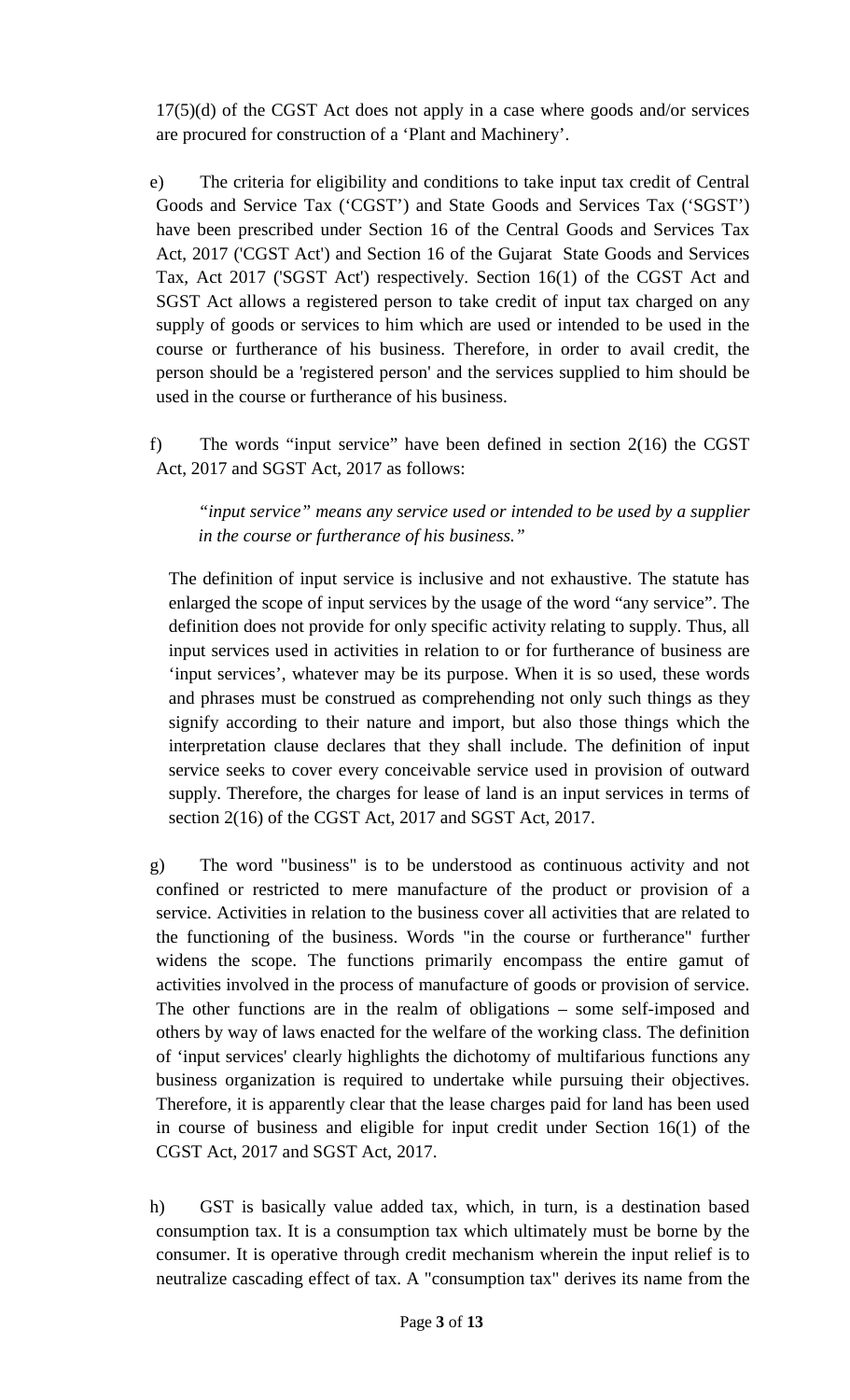fact that tax burden is ultimately borne by the final consumer and business does not bear the burden of the tax, since the business companies are allowed to take credit of tax paid on inputs supplied/received by them. If therefore input credit is denied to the input service received by the assessee, they will become burden to the assessee, which is against the very grain or principle of GST being a consumption tax. Therefore, the Applicants are eligible to avail input credit of GST paid on lease charges of land.

- i) Section 16(2) of CGST Act and SGST Act lays down the pre-conditions to avail input tax credit. The conditions prescribed under Sec 16(2) of the Act are as follows:
	- i) Possession of Tax Invoice **:** They are in possession of tax invoice issued by the lessor.
	- ii) Receipt of Services: They entered into a long-term lease agreement with the lessor vide Lease Agreement dated 8th January 2018. Accordingly, the effective date of commencement of lease is 8th January, 2018. They have the legal right over the land and are in possession of land (for achieving their objective of furtherance of business by construction of plant and machineries for setting up the Caustic soda plant and Power Plant) with effect from 8th January 2018 and as such they are in receipt of services.
	- iii) Payment of tax: They have already paid tax of Rs.13,10,33,520/- to the lessor and the payment of tax by the lessor to the Government is evident from the copy of GSTR-2A returns. The screenshot of the GSTR 2A return available online is attached herewith and marked Annexure-1.

j) Section 17(5) of the CGST Act, 2017 and SGST Act, 2017 provides the list of input services on which input credit is not available. Section 17(5) of the CGST Act, 2017 and SGST Act, 2017 is reproduced below for your ready reference.

*"(5) Notwithstanding anything contained in sub-section (1) of section 16 and subsection (1) of section 18, input tax credit shall not be available in respect of the following, namely:-*

*(a) motor vehicles and other conveyances except when they are used –*

*(i) for making the following taxable supplies, namely:-*

*(A) further supply of such vehicles or conveyances ; or*

*(B) transportation of passengers; or*

*(C) imparting training on driving, flying, navigating such vehicles or conveyances;*

*(ii) for transportation of goods;*

*(b) the following supply of goods or services or both:-*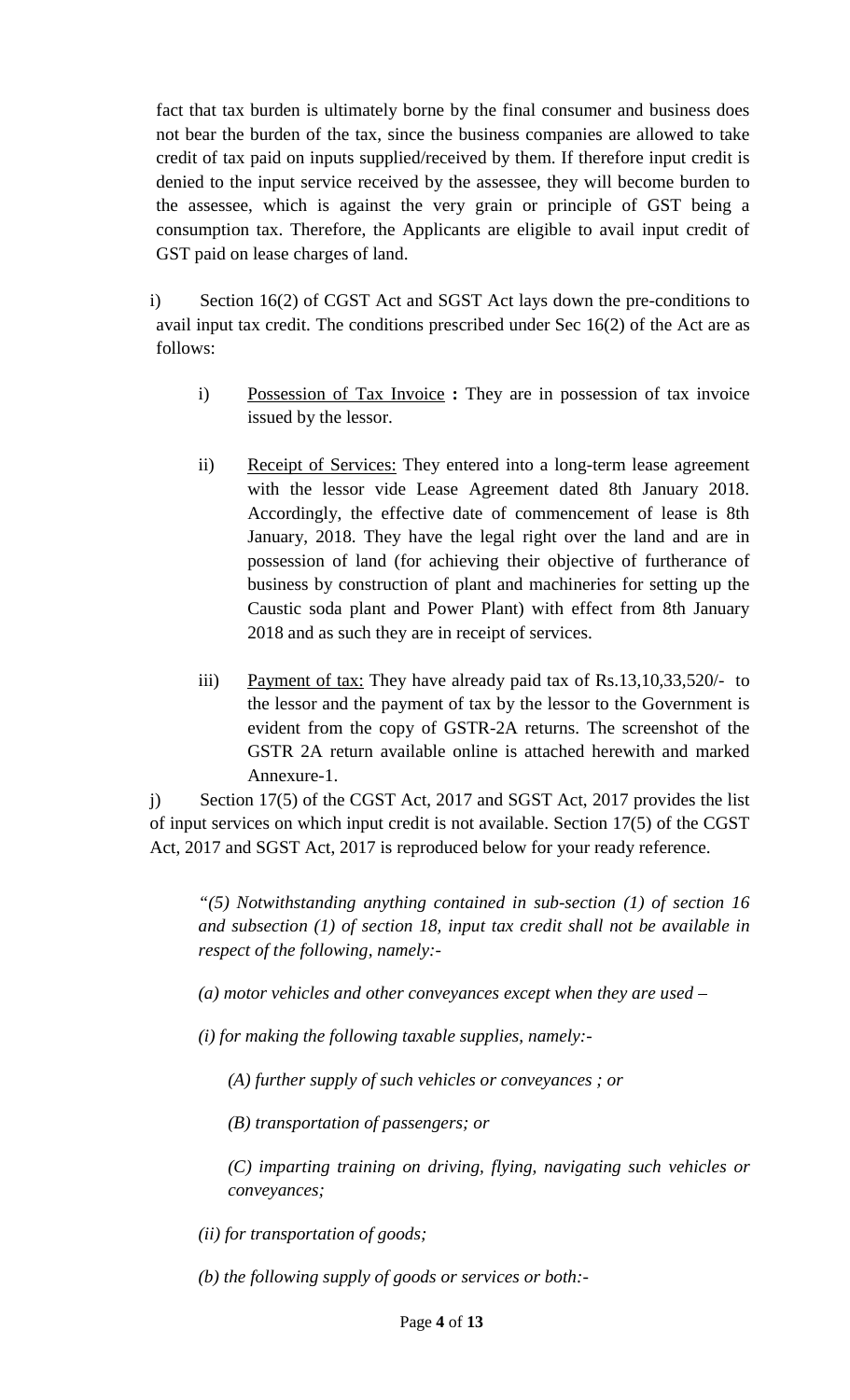*(i) food and beverages, outdoor catering, beauty treatment, health services, cosmetic and plastic surgery except where an inward supply of goods or services or both of a particular category is used by a registered person for making an outward taxable supply of the same category of goods or services or both or as an element of a taxable composite or mixed supply;*

*(ii) membership of a club, health and fitness centre;*

*(iii) rent-a-cab, life insurance and health insurance except where ––*

*(A) the Government notifies the services which are obligatory for an employer to provide to its employees under any law for the time being in force; or*

*(B) such inward supply of goods or services or both of a particular category is used by a registered person for making an outward taxable supply of the same category of goods or services or both or as part of a taxable composite or mixed supply; and*

*(iv) travel benefits extended to employees on vacation such as leave or home travel concession;*

*(c) works contract services when supplied for construction of an immovable property (other than plant and machinery) except where it is an input service for further supply of works contract service;*

*(d) goods or services or both received by a taxable person for construction of an immovable property (other than plant or machinery) on his own account including when such goods or services or both are used in the course or furtherance of business.*

*Explanation.––For the purposes of clauses (c) and (d), the expression "construction" includes re-construction, renovation, additions or alterations or repairs, to the extent of capitalisation, to the said immovable property;*

*(e) goods or services or both on which tax has been paid under section 10;*

*(f) goods or services or both received by a non-resident taxable person except on goods imported by him;*

*(g) goods or services or both used for personal consumption;*

*(h) goods lost, stolen, destroyed, written off or disposed of by way of gift or free samples; and*

*(i) any tax paid in accordance with the provisions of sections 74, 129 and 130."*

k) GST paid by the applicant company on the lease charges doesn't get covered in the ineligible list of input services as reproduced above. Moreover, the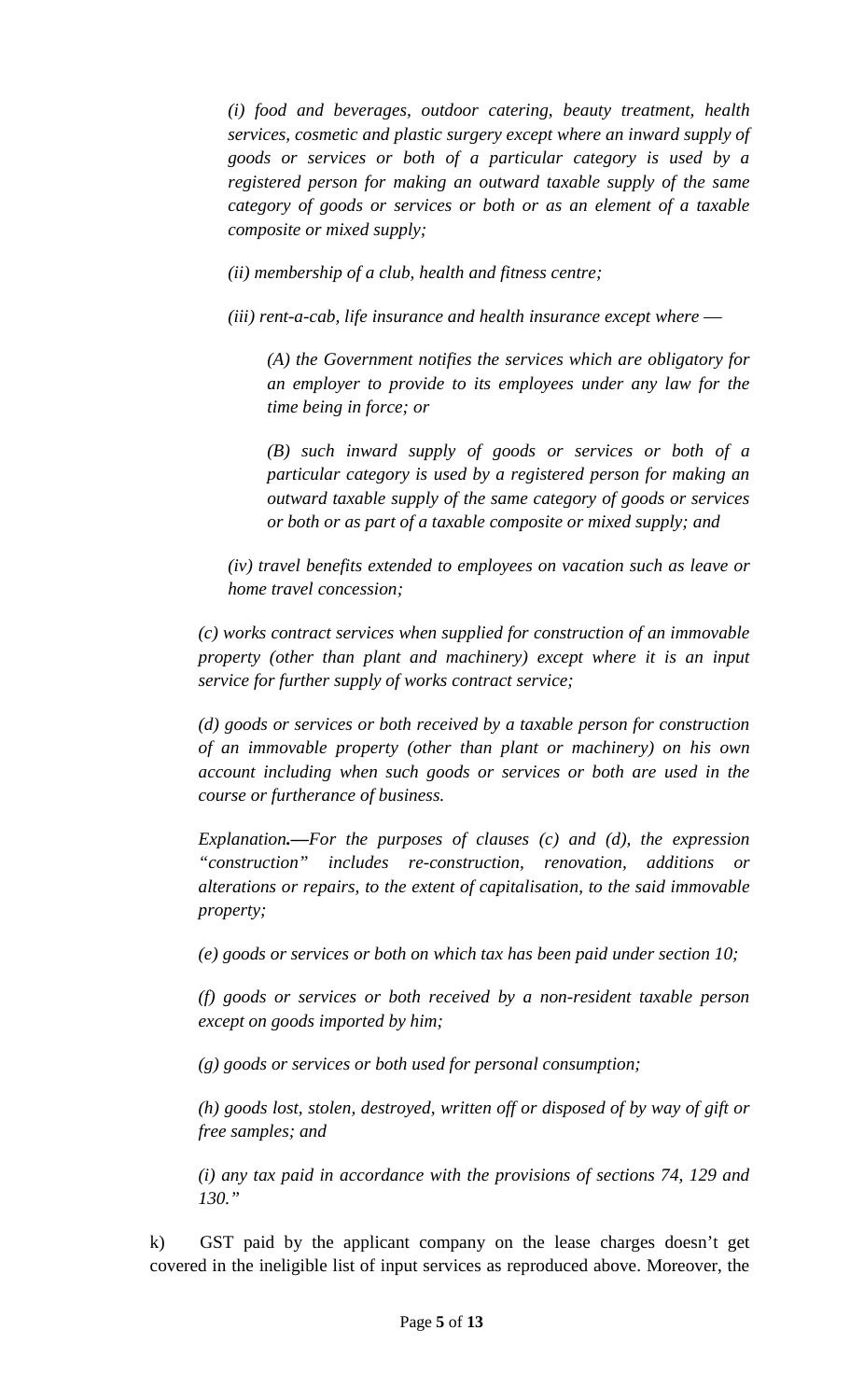Hon'ble Supreme Court in [Bajaj Tempo Ltd. Mumbai v. CIT \(1992\) = 1992 \(4\)](https://www.taxmanagementindia.com/visitor/detail_case_laws.asp?ID=5372)  TMI 4 - [SUPREME COURT](https://www.taxmanagementindia.com/visitor/detail_case_laws.asp?ID=5372) observed that while interpreting the statute, provision granting incentives for promoting economic growth and development should be liberally construed. Restriction placed on it by way of exception should be construed in a reasonable and purposive manner so as to advance the objective of the provision. Therefore, the leasing service received by them is not an ineligible input service and they have rightfully availed services on the same.

l) Schedule III of the CGST Act, 2017 provides the list of activities or transactions which shall neither be treated as a supply of goods nor a supply of services. Clause 5 of Schedule III includes sale of land or building and as such sale of land will be regarded as outside the scope of GST. The activity of leasing of land is not included in Schedule III of Act and as such the activity of leasing of land amounts to Supply under Section 7 of the Act. Further, the activity of leasing of land has specifically been included in Schedule II of GST Act as supply of service and is thus liable to GST. In order to substantiate the same the Applicant would like to refer the recent judgement by Hon'ble High Court of [Bombay in](https://www.taxmanagementindia.com/visitor/detail_case_laws.asp?ID=358350)  [Builders Association of Navi Mumbai & Anr. Vs. Union of India and Ors \[TS-](https://www.taxmanagementindia.com/visitor/detail_case_laws.asp?ID=358350)108-HC-2018 (BOM) – [NT\] = 2018 \(4\) TMI 461 -](https://www.taxmanagementindia.com/visitor/detail_case_laws.asp?ID=358350) BOMBAY HIGH COURT wherein the Hon'ble High Court held that :

*"……expression "supply" includes all forms of supply of goods and/or services made or agreed to be made for a consideration by a person in the course or furtherance of business, and activities enlisted under Schedule II either as supply of goods or services would also be included therein;…. As per Schedule II of CGST Act (Item No. 2), any lease, tenancy, license to occupy land and lease / letting out of a building for business is a supply of 'service',… "Once this law, in terms of the substantive provisions and the Schedule, treats the activity as supply of goods or supply of services, particularly in relation to land and building and includes a lease, then, the consideration therefore as a premium/one-time premium is a measure on which the tax is levied, assessed and recovered."; …… it is entirely for the legislature to exercise powers conferred by Section 7(2) of CGST Act and issue requisite Notification sans which, merely going by status of CIDCO, it cannot be held that lease premium would not attract / invite liability to pay GST;*

In view of the above judgement, it is clear that the activity of leasing of land is liable to GST as supply of service and accordingly, they are eligible to avail the GST levied by the lessor on supply of land on lease.

m) Thus, in the absence of any restriction on availment of credit under the GST Act on tax paid on leasing of land service (as an objective of furtherance of business for the construction of plant and machineries for setting up Caustic Soda plant, as explained above) and fulfilment of all the conditions to avail credit, the Applicants are eligible to avail credit of CGST and SGST paid to lessor on acquiring land on lease for business activities.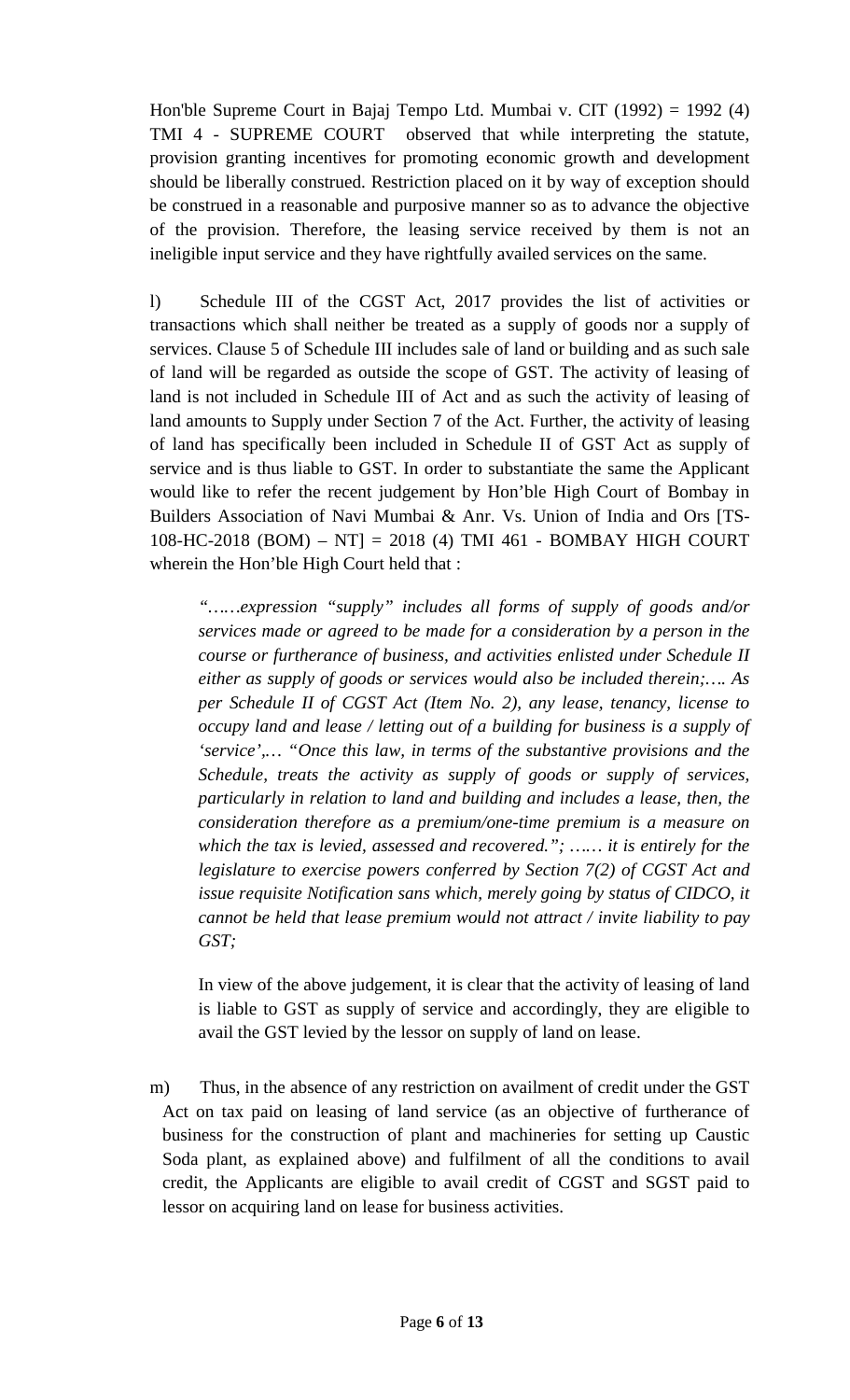- 6. GNAL vide its letter dated 30-9-21, submitted as follows:
- i We have already obtained GST registration on 01.07.2017 and our Dahej Plant site address has been added as Additional Place of Business in our Registration Certificate. The copy of our Registration Certificate is submitted herewith as Annexure - 1.
- ii We hereby confirm that, no residential colony has been constructed till date and the Company does not have any plan to construct any residential colony in future on the above land for the Project Site at Dahej for which GACL has agreed to surrender their leasehold rights in favour of GNAL.
- iii The total area of land for the project site is 3,90,999.90 sq.mtrs. (aggregate of 35,830.50 Sq.mtr. for Plot No. D/II/9/1 & 3,55,169.40 sq.mtr. for Plot No.D/II/9/2). The land is utilised for the construction of Caustic Soda Plant & Power Plant as per the guidelines and compliances prescribed by GIDC and also required for the environment clearance by GPCB as well as the requirements of the Factories Act.
- iv In order to operate and maintain the plant safely, the company has provided supervisory and controlled units for offices of supervisory staff required for safe operation and maintenance of the plants. The total area of land utilised exclusively for this purpose is 580 Sq.Mtrs. which is amounting to 0.148% (less than 1%) of the total land area of 3,90,999.90 Sq.Mtrs.
- v Based on the above details, the proportion of the consideration paid to GACL and the GST amount has been worked out for (a) Land Area used for the construction of Caustic Soda Plant and Power Plant and (b) Land Area utilised for the construction of supervisory / controlled units are as under:

| <b>Particulars</b>                    | Area in<br>Sq. Mtr | <b>Consideration</b><br>amount $(Rs.)$ | <b>GST Amount.</b><br>(Rs.) |
|---------------------------------------|--------------------|----------------------------------------|-----------------------------|
| Total land area acquired for setting  |                    |                                        |                             |
|                                       |                    |                                        |                             |
| up the CSP and Power plant by         | 3,91,000           | 72,79,64,000/-                         | 13, 10, 33, 520/-           |
| GNAL.                                 |                    |                                        |                             |
| Area of land exclusively utilised     | 580                | $10,77,388/-$                          | 1,93,930/-                  |
| for the construction of supervisory / | (Merely            |                                        |                             |
| controlled units.                     | $0.148%$ )         |                                        |                             |

The relevant copy of Chartered Engineers and CA certificate is attached as Annexure-  $2 &$  Annexure – 3.

vi We would also like to inform you that the total project cost estimate is Rs.2300/- Cr., out of which the cost of plant and machinery is amounting to Rs.1950/- Cr. which is being spent for setting up Caustic Soda Plant and Power Plant at Dahej GIDC Plot No. D/II/9/1 & D/II/9/2.

# *Question on which Ruling sought*

7. Whether GNAL is entitled to claim Input Tax Credit of the GST paid on the services provided by GACL in the form of agreeing to surrender/ relinquish its rights in the leasehold property in favour of GNAL?

# *Personal Hearing*

8. GNAL vide its authorised representatives appeared for the hearing on 23-9-21 and reiterated the contents of the application.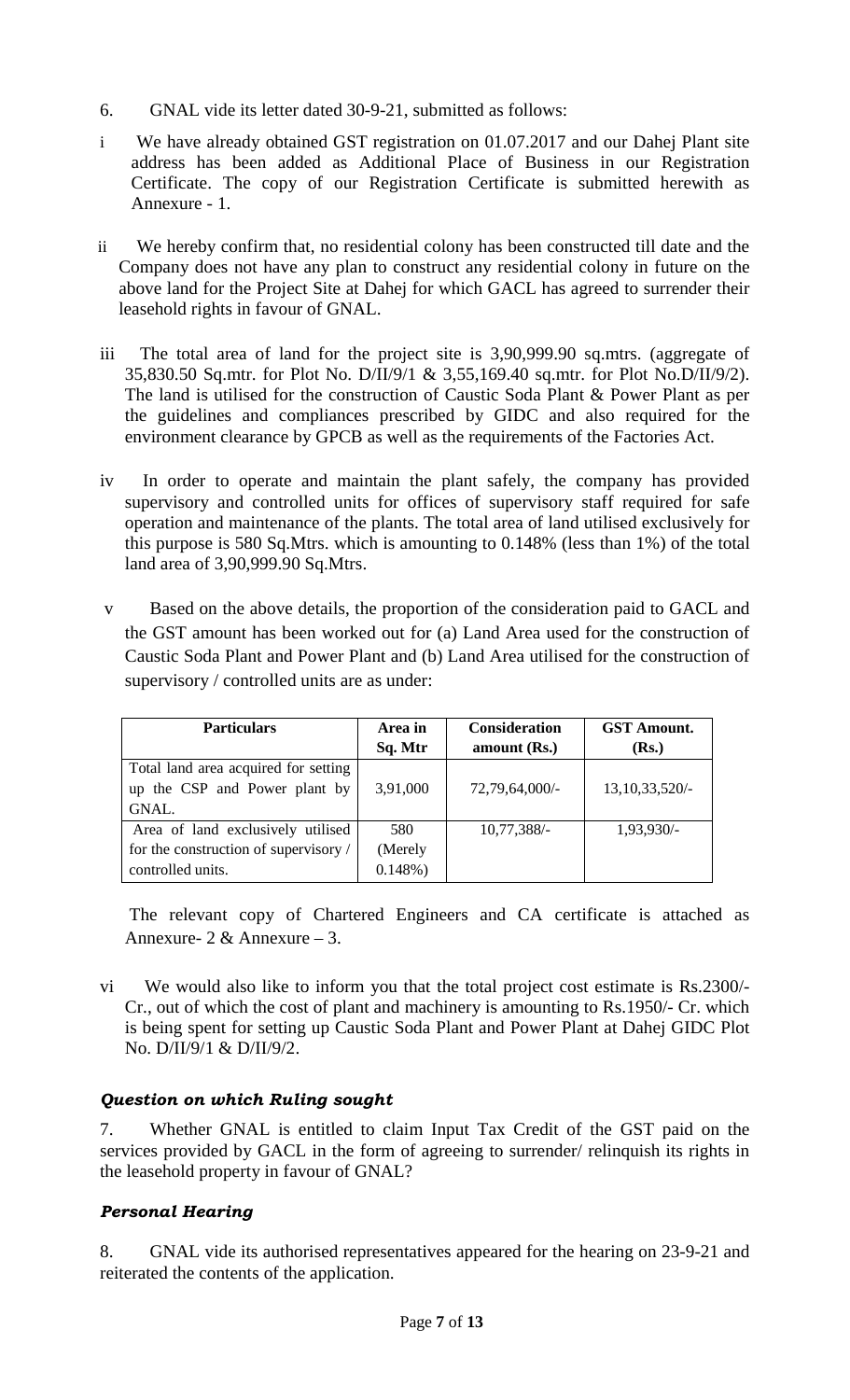## *DISCUSSION & FINDINGS*

9. We have carefully considered all the submissions made by GNAL. At the outset, we would like to state that the provisions of both the CGST Act and the GGST Act are the same except for certain provisions. Therefore, unless a mention is specifically made to such dissimilar provisions, a reference to the CGST Act would also mean a reference to the same provisions under the GGST Act.

10. GNAL seeks Ruling whether said GST portion borne by it, is admissible as ITC. We are not getting into the merit of SAC in the subject invoice raised by GACL on GNAL, but do hold that GACL has transferred its lease hold right on land to GNAL, for GNAL to further its caustic soda project. GNAL in written submission dated 23-9-21, at page 11 held the activity between GACL and GNAL as leasing of land liable to GST.

11. We refer to Section 16(1) CGST Act, reproduced as follows:

Section 16(1)

*16. Eligibility and conditions for taking input tax credit.— (1) Every registered person shall, subject to such conditions and restrictions as may be prescribed and in the manner specified in section 49, be entitled to take credit of input tax charged on any supply of goods or services or both to him which are used or intended to be used in the course or furtherance of his business and the said amount shall be credited to the electronic credit ledger of such person.*

12. Further we refer to the Non Obstante Section 17(5) CGST Act, which starts with the phrase 'Notwithstanding anything contained in section 16(1)..', i.e, provisions of section 17(5) overrides the provisions of section 16(1).

Section 17(5)(d) CGST Act, is reproduced as follows:

*(5) Notwithstanding anything contained in sub-section (1) of section 16 and sub- section (1) of section 18, input tax credit shall not be available in respect of the following, namely:—*

*(d) goods or services or both received by a taxable person for construction of an immovable property (other than plant or machinery) on his own account including when such goods or services or both are used in the course or furtherance of business.*

*Explanation.—For the purposes of clauses (c) and (d), the expression 'construction' includes re-construction, renovation, additions or alterations or repairs, to the extent of capitalisation, to the said immovable property;*

13. We find that the law makes it explicitly clear that **'plant and machinery' excludes land**, as laid down in explanation following Section 17(5) CGST Act. We note the following:

- i. Law has expressed that Plant and Machinery excludes land in Section 17(5) CGST Act.
- ii. The phrase Plant and Machinery is used in Section 17(5)(c) CGST Act and the words plant or machinery is used in section  $17(5)(d)$  CGST Act. We hold that the phrase 'plant or machinery' in section 17(5)(d) may be read as ' plant and machinery'. Here, We find it apt to quote a relevant excerpt, as follows- In the case of an appeal filed by M/s. Tarun Realtors pvt.ltd. against Ruling dated 30-9-19 passed by the Authority of Advance Ruling of Karnataka (reported at 2020(35) G.S.T.438(App.AAR-GST-Kar.),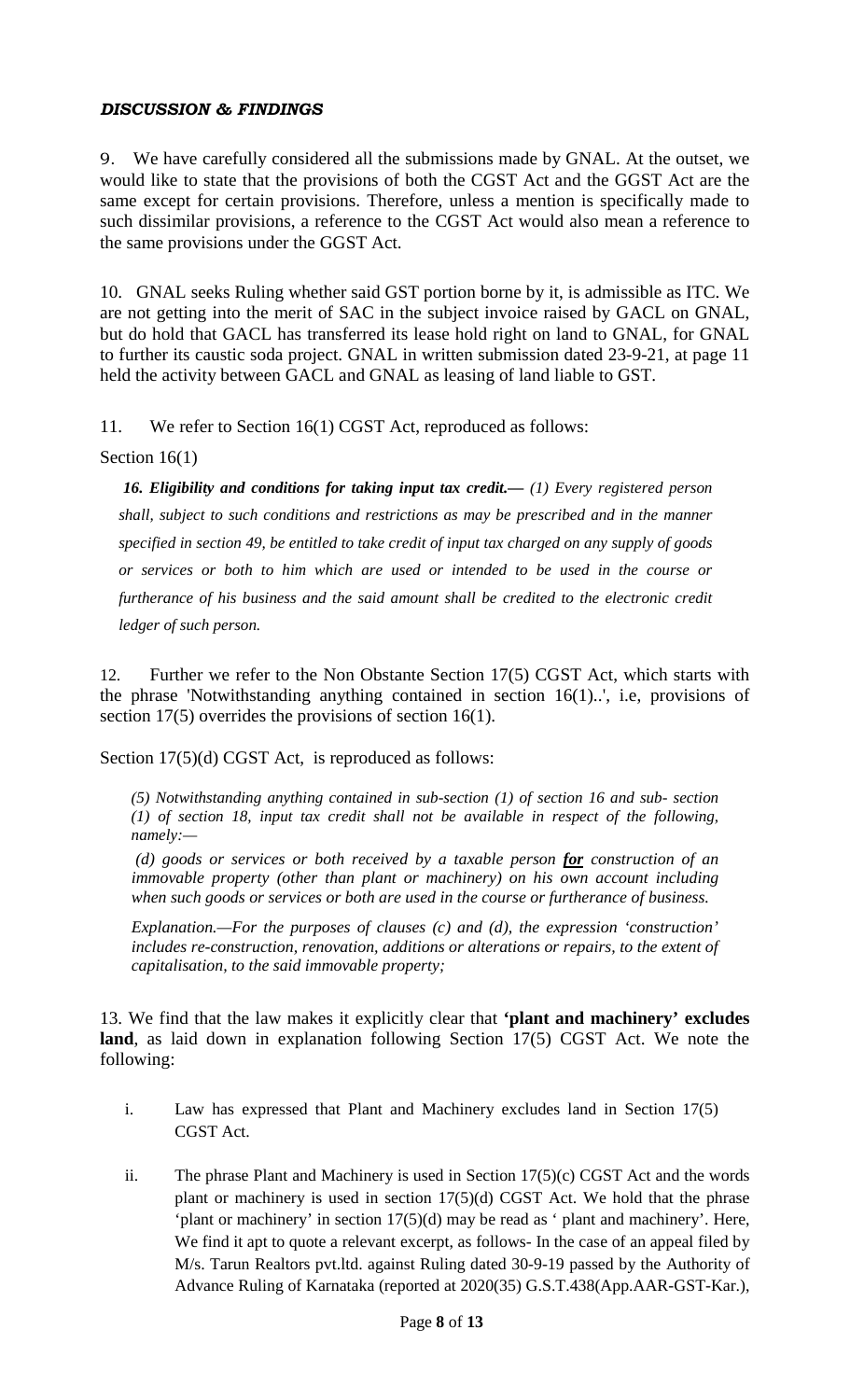the Appellate Authority for Advance Ruling for Karnataka(in their Ruling No.KAR/AAAR-14/2019-20 dated 06.02.2020), while examining the aspect of eligibility for input tax credit of various goods of the appellants covered under the definition of plant and machinery held that the word 'or' in clause (d) of Section 17(5) of the CGST Act can be read as 'and' since it appears to give effect to the intention of the Legislature to allow input tax credit on the construction of plant and/or machinery. Relevant portion of the aforementioned Ruling reads as follows:

*"15. It is the contention of the appellant that the definition of the expression 'plant and machinery' as used in Chapter V and Chapter VI of the CGST Act cannot be applied to interpret the words ''plant or machinery' used in clause(d) of Section 17(5) of the CGST Act. We find that in ordinary usage 'and' is conjunctive and 'or' disjunctive. From the well known dictum of the Supreme Court that grammar is a good guide to meaning but is a bad master to dictate, it will appear that there is no hard and fast rule as to the meaning of the word 'or' and this word gets its proper meaning from the particular context from which it has been used. Justice G.P.Singh in the principles of Statutory Interpretation(Thirteenth Edition) Chapter 7 page 485 has stated as follows:*

*"The word 'or' is normally disjunctive and 'and' is normally conjunctive but at times they are read as vice versa to give effect to the manifest intention of the Legislature as disclosed from the context. As stated by Scrutton L.J. "You do sometimes read 'or' as 'and' in a statute. But you do not do it unless you are obliged because 'or' does not generally mean 'and' and 'and' does not generally mean 'or'. Further, as pointed out by Lord Halsbury, the reading of 'or' as 'and' is not to be resorted to, "unless some other part of the same statute or the clear intention of it requires that to be done". Where provision is clear and unambiguous the word 'or' cannot be read as 'and' by applying the principle of reading down. But if the literal reading of the words produces an unintelligible or absurd result 'and' may be read for 'or' and 'or' for 'and' even though the result of so modifying the words is less favourable to the subject provided that the intention of the Legislature is otherwise quite clear. Conversely if reading of 'and' and 'or' produces grammatical distortion and makes no sense of the portion following 'and', 'or' cannot be read in place of 'and'. The alternatives joined by 'or' need not always be mutually exclusive."*

*16.Applying the above principle to the instant case, we are of the opinion that in this case, the word 'or' in clause(d) of Section 17(5) of the CGST Act can be read as 'and' since it appears to give effect to the intention of the Legislature to allow input tax credit on the construction of plant and/or machinery. ....."*

- iii. The subject land leasing service from GACL to GNAL hinges on said leased land.
- iv. We cannot brush aside the position of law that Legislature has excluded 'land' from plant and machinery. There must be an intent of Legislature to explicitly exclude the word 'land' in the expression. **With this expression of Plant and Machinery excluding land, explicitly incorporated in the Blocked Credit section 17(5) CGST Act, We hold that Legislature has expressed its intent that ITC shall not be available in respect of services pertaining to land received by a taxable person for construction of an immovable property on his own account including when such services are used in the course or furtherance of business**.
- v. For if there was no such legislative intention, the word 'land' need not have been used in the said exclusion expression of 'plant and machinery'.

14. Further, besides the discussed legislative intent, the plain meaning of very wordings of Section 17(5)(d) itself blocks subject credit admissibility, detailed as follows:

i. We find that the words used in the said Section 17(5)(d) reads as: services received by a taxable person **for** construction of immovable property (other than plant or machinery). Hypothetically, if the word **'used'** was in the place of '**for**', then said Section  $17(5)(d)$  would be read as: Services received by a taxable person (used in) construction of immovable property (other than plant or machinery)…. In such a hypothetical case and limiting to the wordings of Section 17(5)(d) only, there would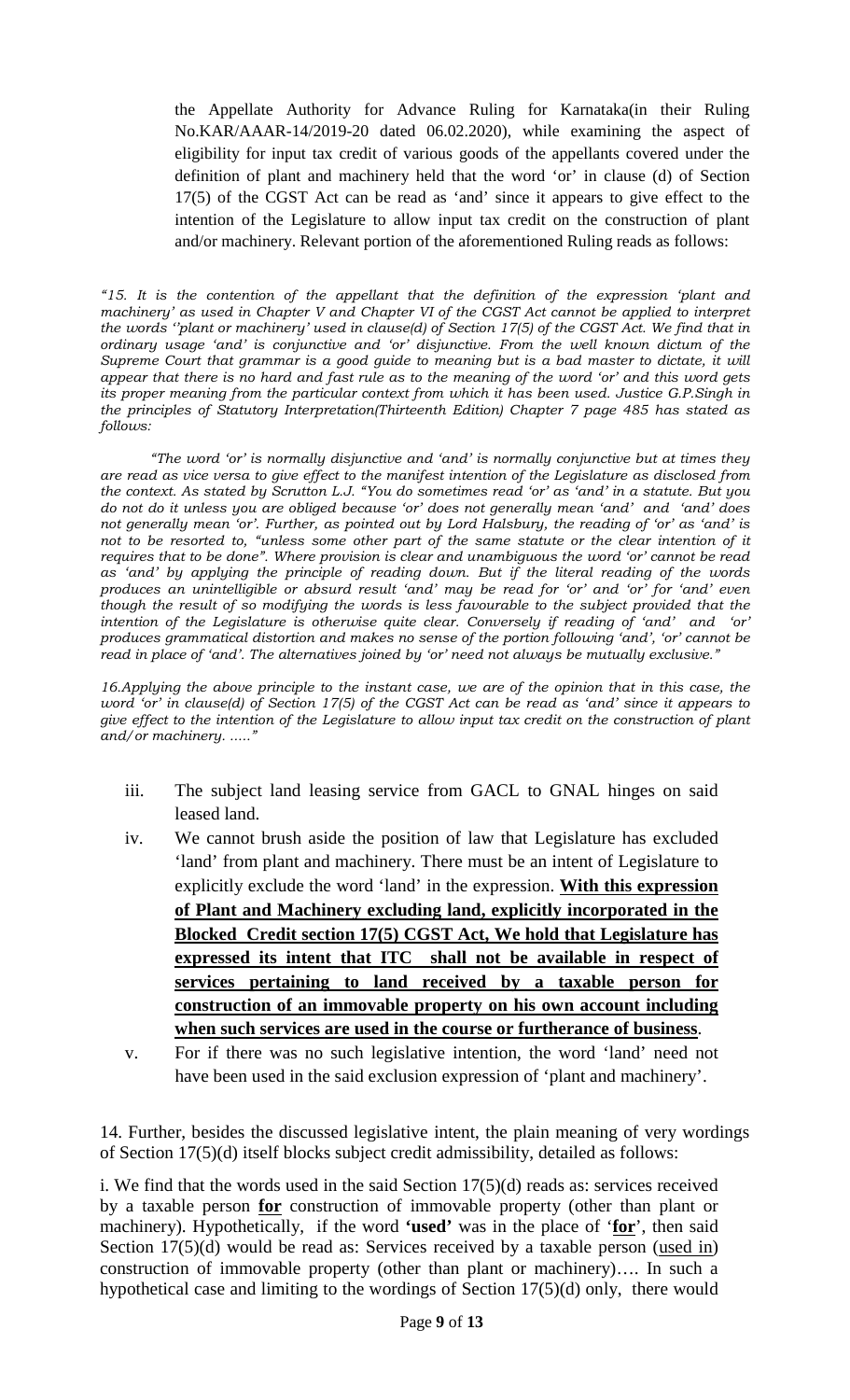have been a prima facie merit in the submission of the GNAL to consider that subject ITC is not blocked. But the word used in the said Parliamentary Act in said clause (d) is 'for' and not 'used'. The word 'for' indicates a purpose, an intended goal. Here, 'for' is to be construed to indicate the purpose to construct the buildings/ civil structures, administrative block et al on the leased land. The purpose to enter into the subject agreement with GACL for the subject land is to construct factory with administrative block, et al, so that GNAL may pursue its business.

14.1 With respect to the plant and **structural work**, GNAL submitted as follows :

### *Plant & Structural Works*

*The power plant civil and structural works shall cover all buildings, structures, equipment & structure foundations required for installation of the power plant.*

#### *Main Plant Building*

*The main plant building including the adjacent control room shall be a concrete framed structure (with a common column for power house building and control room building) supported over isolated/ combined foundations based on soil test data and loads. The roof over the power house building housing the turbine generator shall be of GI sheeting supported on structural steel arrangement. The crane girder shall be plate formed type considering all loads due to wheel loads and surge loads. All floors shall be of cast in-situ RCC slabs supported over RCC beams and RCC columns. The main Plant building shall be provided with windows and doors as required. Doors in the control room shall be made of extruded aluminium box frames fully or partly glazed. Partition walls in control room shall be provided for large openings meant for equipment entry. Large entry points shall be provided with electrically/ gear operated shutters. Main doors in the electrical and control rooms shall be seized considering the maximum size of panels.* 

14.2 Thus we hold that subject GST borne by GNAL is blocked credit under Section 17(5)(d) CGST Act for the land leased to it will be for the construction of civil structures, administrative block/ factory et al. Thus the plain meaning of the words of Section 17(5)(d) blocks the subject amount from credit admissibility.

15. GNAL during personal hearing informed that the construction activities and installation of their plant and machinery shall be capitalised and reflected in the financial accounts as 'Plant and Machinery'. We are of the opinion that treatment of capitalising an expenditure under ' Plant and Machinery' in the Balance Sheet does not have a bearing on the blocking of GST portion borne by GNAL for the subject leasing activity, as the subject leasing service received by a GNAL **for** the new construction of immovable property such as factory building/ shed/ administrative block, et al by GNAL. Also, GNAL have given us a faint impression that certain of their pipes fitted on supporting structures may be installed in the open, i.e, outside a shed but on a supporting structure. We are of the opinion that the proportion of plot area used for the construction of civil structures/ administrative block/ factory/ building sheds (having plant and machinery inside it )vis-à-vis the proportion of plot area used for installation of pipes fitted on supporting structures in the open on the land, if that be the case, cannot be taken as a basis for awarding a proportionate credit, for the CGST Act and Rules have not envisaged such a mechanism to award proportionate credit for GST in such cases.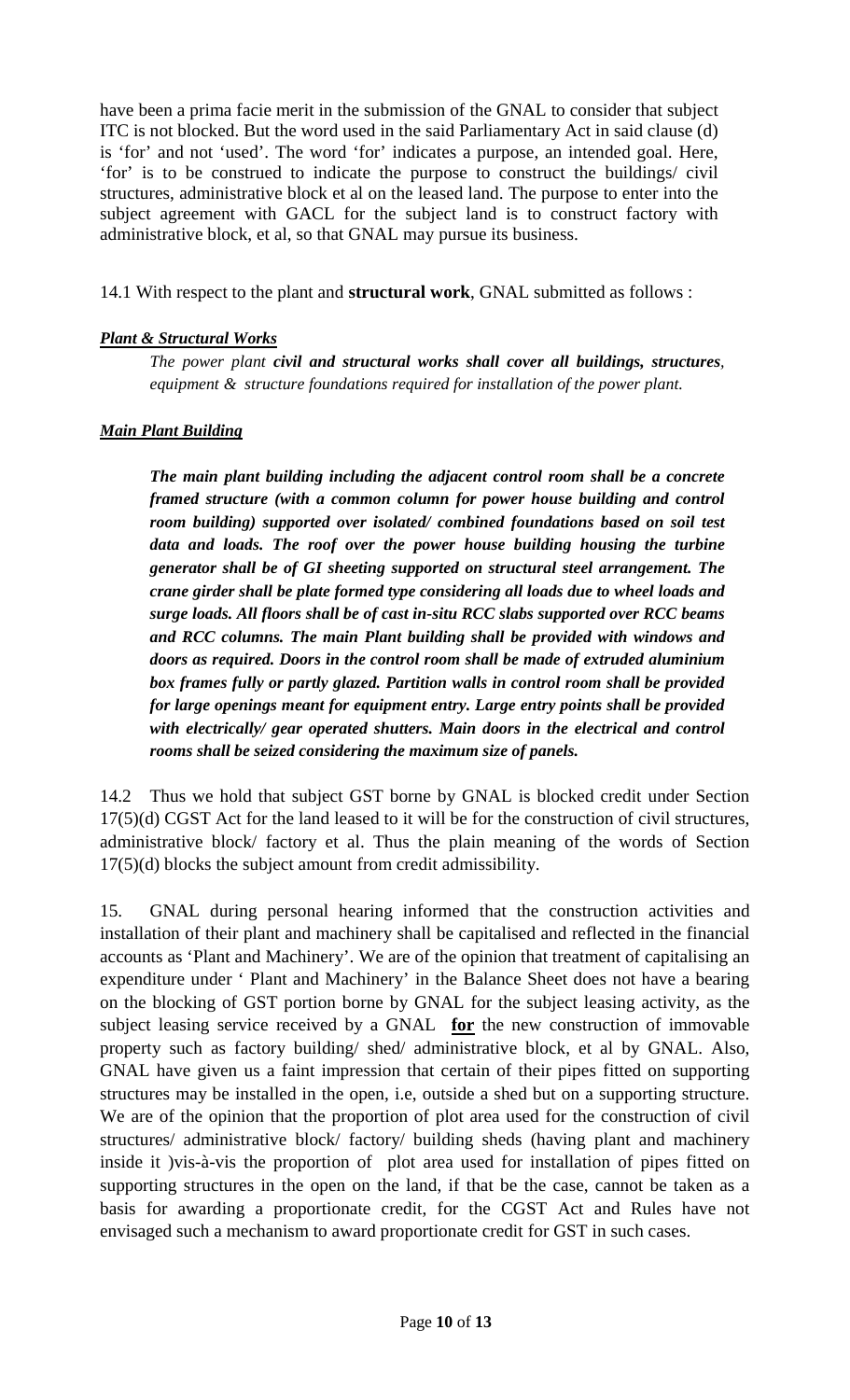16. We rest on the dictum, 'first things first', that is to say, the land will be used for construction of the immovable property such as civil structures/ administrative block/ sheds/ factory building. Further, We note that the explanation to said section 17(5) defines 'plant & machinery' as,

*Explanation.—For the purposes of this Chapter and Chapter VI, the expression 'plant and machinery' means apparatus, equipment, and machinery fixed to earth by foundation or structural support that are used for making outward supply of goods or services or both and includes such foundation and structural supports but excludes —*

- *(i) land, building or any other civil structures;*
- *(ii) telecommunication towers; and*
- *(iii) pipelines laid outside the factory premises.*

17. We note that this issue was raised in the  $37<sup>th</sup>$  GST Council held on 20-9-21, wherein H'ble Punjab Finance Minister vide letter dated 25-2-19 Highlighted this issue, the enclosure 5 Page no 242 as available at [http://www.gstcouncil.gov.in/37th-gst-council](http://www.gstcouncil.gov.in/37th-gst-council-meeting)[meeting,](http://www.gstcouncil.gov.in/37th-gst-council-meeting) is reproduced as follows:

#### *"Enclosure 5*

*Request to exempt GST on long term lease of land for setting up of industrial parks:* 

*Hon'ble Finance Minister from Punjab vide his letter dated 25.02.2019 has requested for GST exemption on long term lease of land for setting up of industrial parks by private entities. Levy of GST on long term lease of land has been referred by GST Council to the GoM on Real estate.*

*Present GST rate:* 

*Vide Sl. No. 41 of the notification No. 12/2017- CT( R) dated 28.06.2017 GST exemption is available on upfront amount payable in respect of service by way of granting of long term lease of industrial plot or plot for development of infrastructure for financial business, provided by the State Government Industrial Development Corporation or undertaking or by any other entity having 50% or more ownership of Government. The entry reads as under:-*

*"Upfront amount (called as premium, salami, cost, price, development charges or by any other name) payable in respect of service by way of granting of long term lease of thirty years or more of industrial plot or plot for development of infrastructure for financial business, provided by the State Government Industrial Development Corporation or undertaking or by any other entity having 50% or more ownership of Central Government, State Government, Union Territory to the industrial unit or the developer in any industrial or financial business area."* 

*Justification for exemption (as mentioned in letter of the Hon'ble FM of Punjab):* 

*• India is now critically poised to attract foreign investments particularly by the possible relocation of many MNCs located in China in the context of ongoing tariff war and global economic recession. India offers an attractive destination for investment by way of FDI due to its high domestic consumption base.*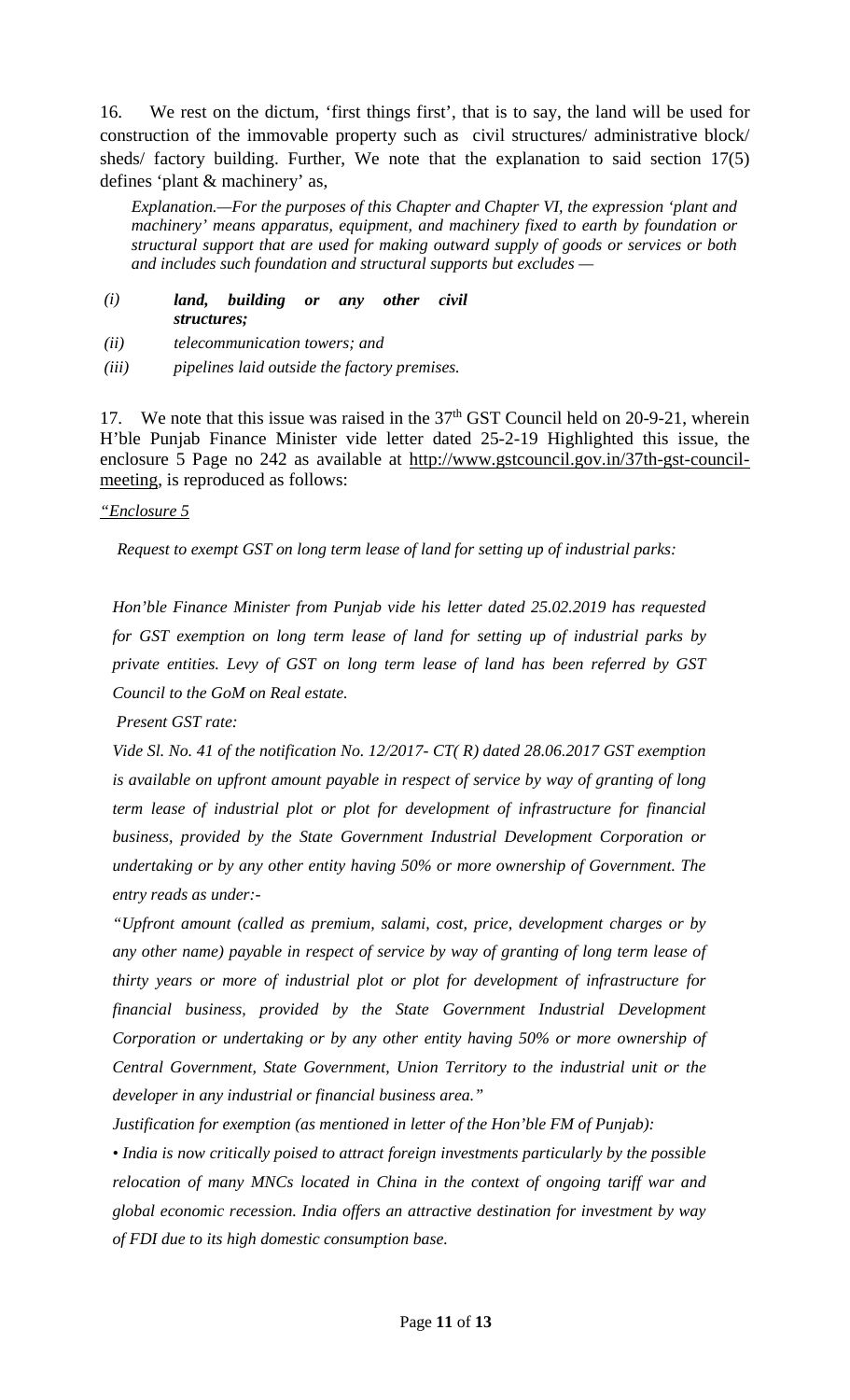*• GST on long term lease of land presently attracts GST of 18% along with stamp duty of 6-7% levied by states. This high rate of tax makes new projects unviable particularly when tax credit of GST on such leasing is not available for construction of immovable property.*

*• Taxation on leasing of land is the only are in GST where there is an overlap between GST and powers of States to levy a parallel tax. Similar concession has already been given to GIFT city."*

18. We note that the GST Council is cognizant of this position of law that tax credit of GST on leasing of land, for construction of immovable property, is not available*.* Here we find it apt to reproduce the wordings of **H'ble Delhi High Court**, in the case of Manufacturers Traders Association vs UOI-**2020 (43) G.S.T.L. 616 (Del.)**, at para 10:

*'GST Council - Status of - This is a Constitutional body brought into existence by 101st Amendment and is chaired by the Union Minister for Finance with Finance Minister of all States as members - Rates of GST are jointly decided and recommendations made to Central and State Governments - It is highest deliberative forum to resolve issues arising out of the implementation of the GST and the Council embodies the spirit of Co-operative Federalism'.* The H'ble Court further ruled that **it cannot sit in appeal** and postulate that the decision of the Council is not what they have unwaveringly held it to be.

19. In conspectus of aforementioned discussion and findings, we pass the Ruling based on the following five grounds:

- i. The expression 'plant and machinery' excludes land. As expounded at para 13 of this Ruling, with this expression of Plant and Machinery excluding land, explicitly incorporated in the Blocked Credit section 17(5) CGST Act, We hold that Legislature has expressed its intent that ITC shall not be available in respect of services pertaining to land received by a taxable person for construction of an immovable property including when such services are used in the course or furtherance of business.
- ii. The word used by the Legislature in Section 17(5)(d) CGST Act is **'for'** and **not 'used'**, thereby the intention of Legislature was to block the credit of subject lease service received by Taxable person for construction of immovable property.
- iii. GST Council is seized of the matter that GST borne by a Taxable Person on such leasing is not available for construction of immovable property.
- iv. We abide by the decision of the GST Council, for it is legal and proper so to do, as also cited in said H'ble Delhi High Court's Decision at paragraph 18 of this Ruling.
- v. For Reasons enunciated at para 14 & 15.